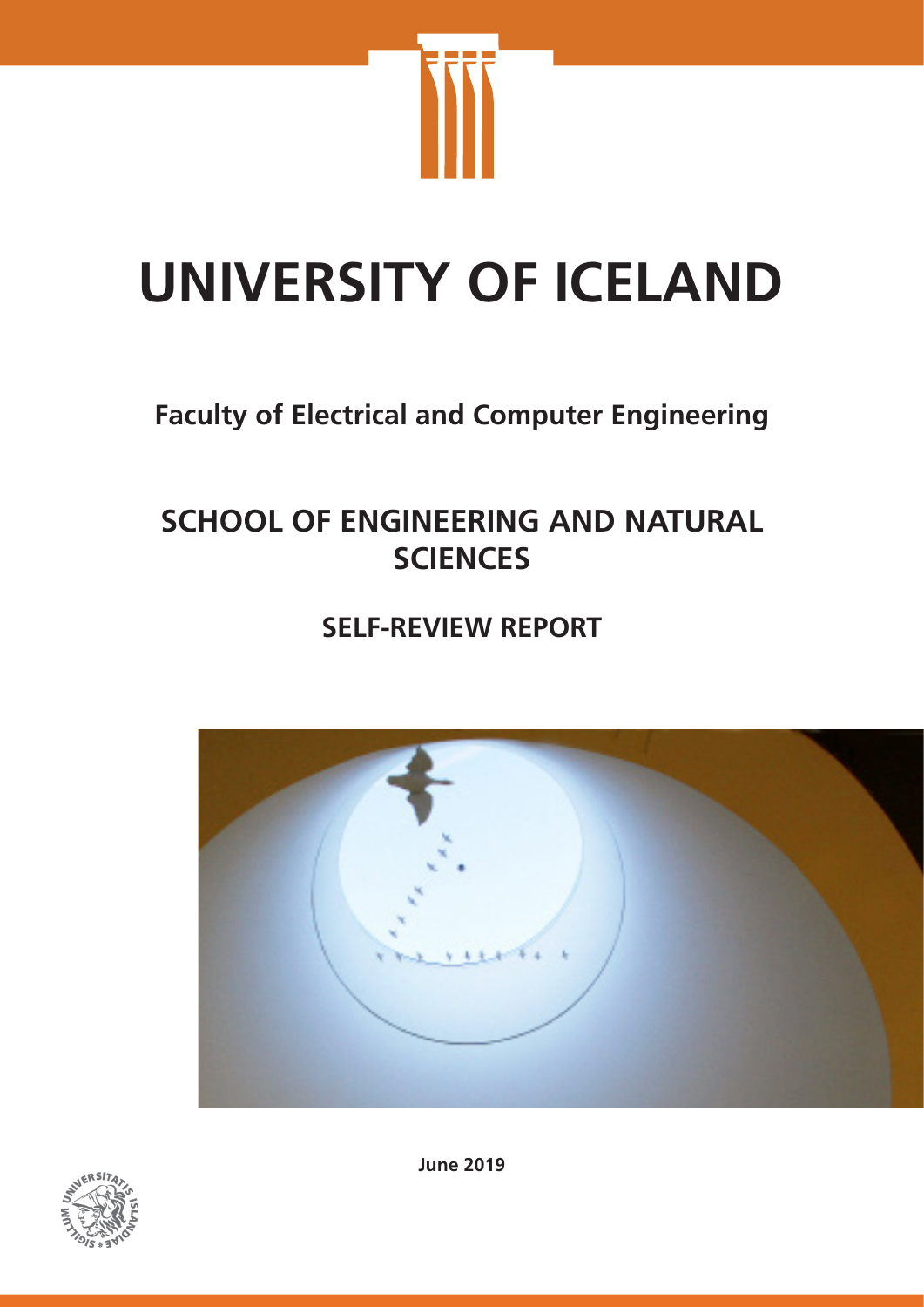

# UNIVERSITY OF ICELAND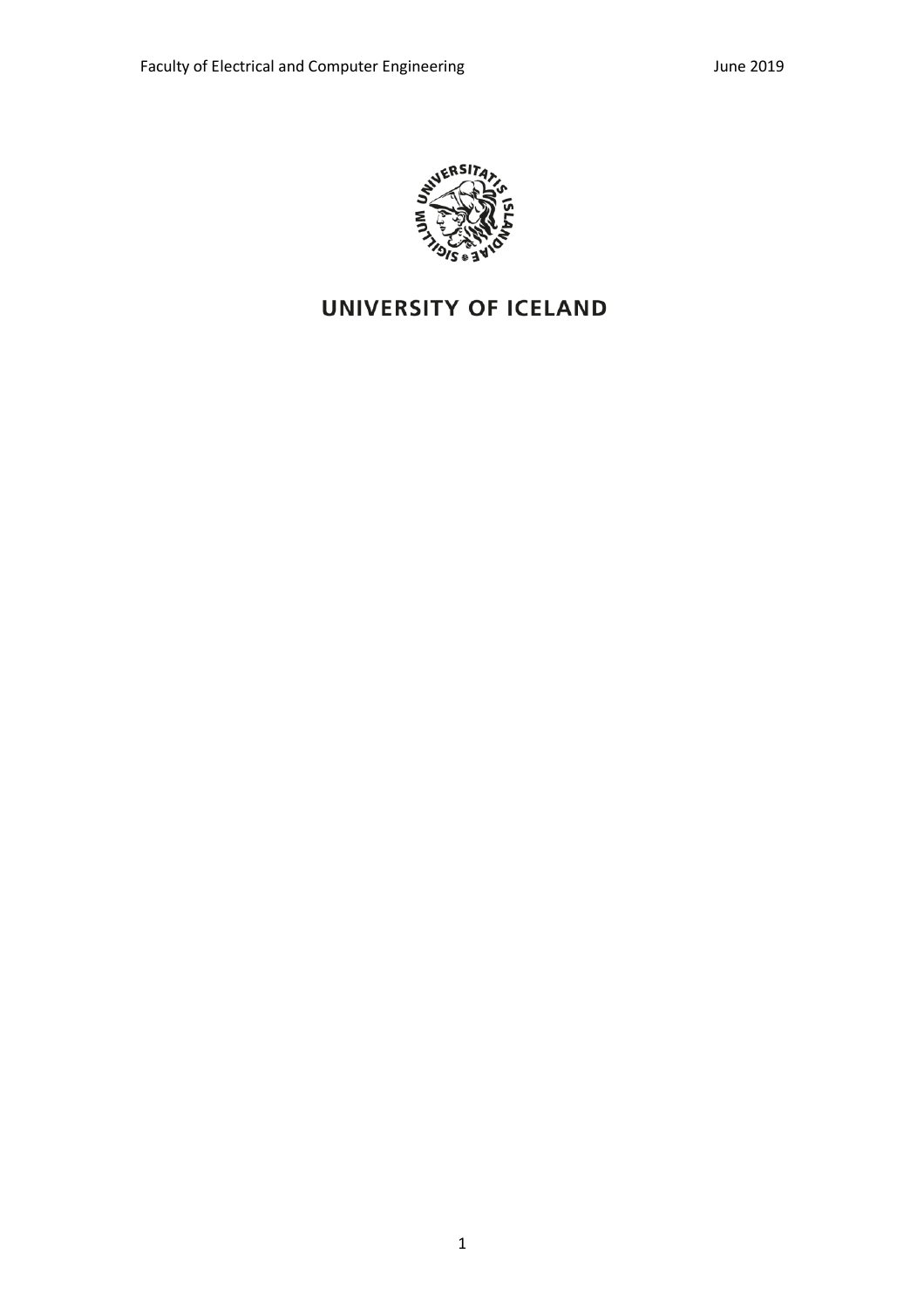## **Introduction**

In accordance with the Icelandic Quality Enhancement Framework at the University level in Iceland and the University of Iceland's Guidelines for the organization, schedule and process of institution-led review of faculties and interdisciplinary programs, the Faculty of Electrical and Computer Engineering (the Faculty), School of Engineering and Natural Sciences (the School), University of Iceland (the University), carried out self-evaluation during the spring semester of 2019. The results are presented in this report. A self-evaluation committee was established in January 2019.

The committee members were:

- 1. Dr. Magnús Ö. Úlfarsson, Professor and Chair, Faculty of Electrical and Computer Engineering
- 2. Dr. Lotta M. Ellingsen, Associate Professor, and co-chair, Faculty of Electrical and Computer Engineering
- 3. Dr. Jóhannes R. Sveinsson, Professor, Faculty of Electrical and Computer Engineering
- 4. Dr. Helgi Þorbergsson, Associate Professor, Faculty of Electrical and Computer Engineering
- 5. Dr. Jakob Sigurðsson, Associate Professor, Faculty of Electrical and Computer Engineering
- 6. Dipl.Ing. Sveinbjörn Höskuldsson, Chief Technology Officer, Nox Medical.
- 7. Guðrún Hulda Ólafsdóttir, undergraduate student representative
- 8. Hans Emil Atlason, graduate student representative

The Committee used results of the data collection from University databases, student satisfaction results and focus groups' results, along with its own discussion and ideas to develop actions for improvement. The University of Iceland Centre for Teaching and Learning reviewed the Faculty's course catalogue descriptions, especially learning outcomes, and provided the Committee with that review.

The external industry representative attended Committee meetings, including during the visit of the international external experts. The industry representative provided comments that have been incorporated into the report.

This material was reviewed by the international experts who visited the School on March 19- 22, 2019, and met with the Committee members. These were Polat Gülkan, Professor Emeritus of Civil Engineering at Middle East Technical University (Turkey), Rajeev Bansal, Professor of Electrical Engineering at University of Connecticut (USA) and Aletta Nylén, Assistant Professor in Computer Science at Uppsala University (Sweden). The international expert reviews were used to refine and finalize the resulting recommendations represented in this report.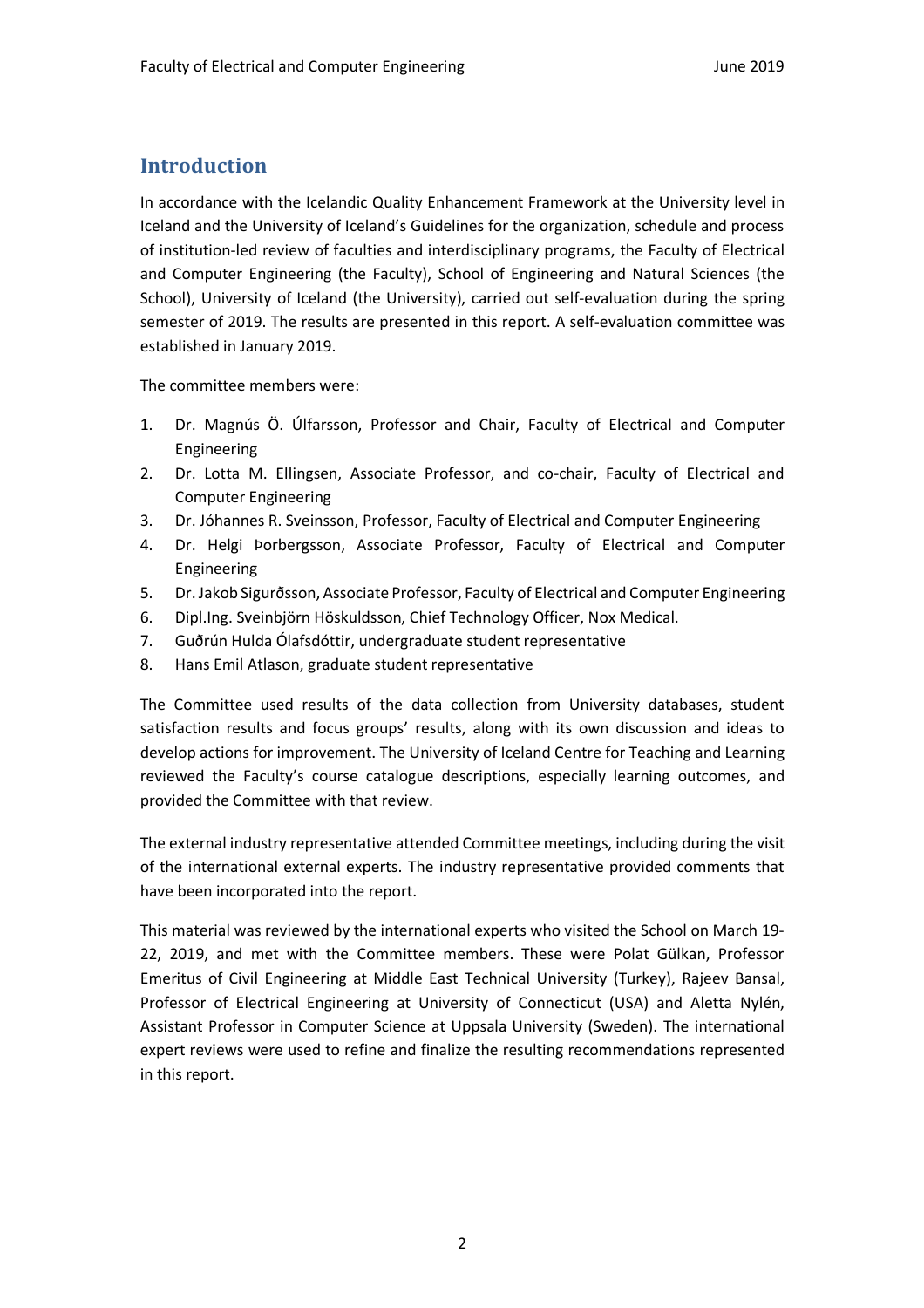# **Faculty Characteristics**

The Faculty of Electrical and Computer Engineering (ECE) is the only higher education entity in Iceland that educates Electrical and Computer Engineers at an undergraduate level. Ambitious academic programs are offered in electrical- and computer engineering at three levels: Undergraduate studies towards a BS degree, master's studies towards an MS degree, and doctoral studies towards a PhD. degree. Research in the Faculty of Electrical and Computer Engineering is carried out under the auspices of the Engineering Research Institute. Current faculty members work on a variety of theoretical and practical research projects in collaboration with business and institutions in the Icelandic professional sector. They are also quite active in the international research community. The Faculty consists of two departments [*námsbrautir*]:

- Department of Electrical Engineering
- Department of Computer Engineering

Each of the two departments offers its own area of specialization [*kjörsvið*], which carry the same names, Electrical Engineering, and Computer Engineering. Additionally, the third area of specialization has been offered from the fall of 2015: Medical Engineering [*læknisfræðileg verkfræði*]. The Faculty offers only one program [*námsleið*] at the undergraduate level, leading to a degree in Electrical- and Computer Engineering.

Administration of the Faculty is carried out by the Faculty Meetings and, between the meetings, the Head of Faculty. Faculty Meetings are conducted typically once or twice per semester. Records of meetings and documented work procedures are not well maintained or readily accessible, and this needs to be improved. The Faculty offers six study programmes at the undergraduate and graduate levels (Appendix 1, Table 1).

There are seven full-time faculty positions and one in 40% position within the ECE (7.4 full time equivalent, FTE) (Appendix 1, Table 2). Of these eight two are female. The majority of Faculty members have a doctoral degree in Electrical and Computer Engineering or closely related fields from high ranking North American Universities. Additionally, many faculty members started their career in Industry and have extensive experience working in a research and development environment within progressive companies in Iceland. Most of the faculty members are more than 59 years old while there is no one younger than 39.

The number of students and their progress through the BS programme (ROT261) is viewed as satisfactory by the Faculty with about 80 students in the programme and with about 18 graduates each year. There is about a 85% 4-year completion rate. (Appendix 1, Table 3). The MS programme (ROT441) has only had around 5 students in recent years, which poses difficulties for offering a full set of courses for these programmes. Similarly, the doctoral programmes have been attracting few students but in total seven students finished their .PhD degree in the years 2014-2017. In 2017-2018 the number of students was 153, thereof 138 undergraduate students, 12 master students, and 3 PhD. students.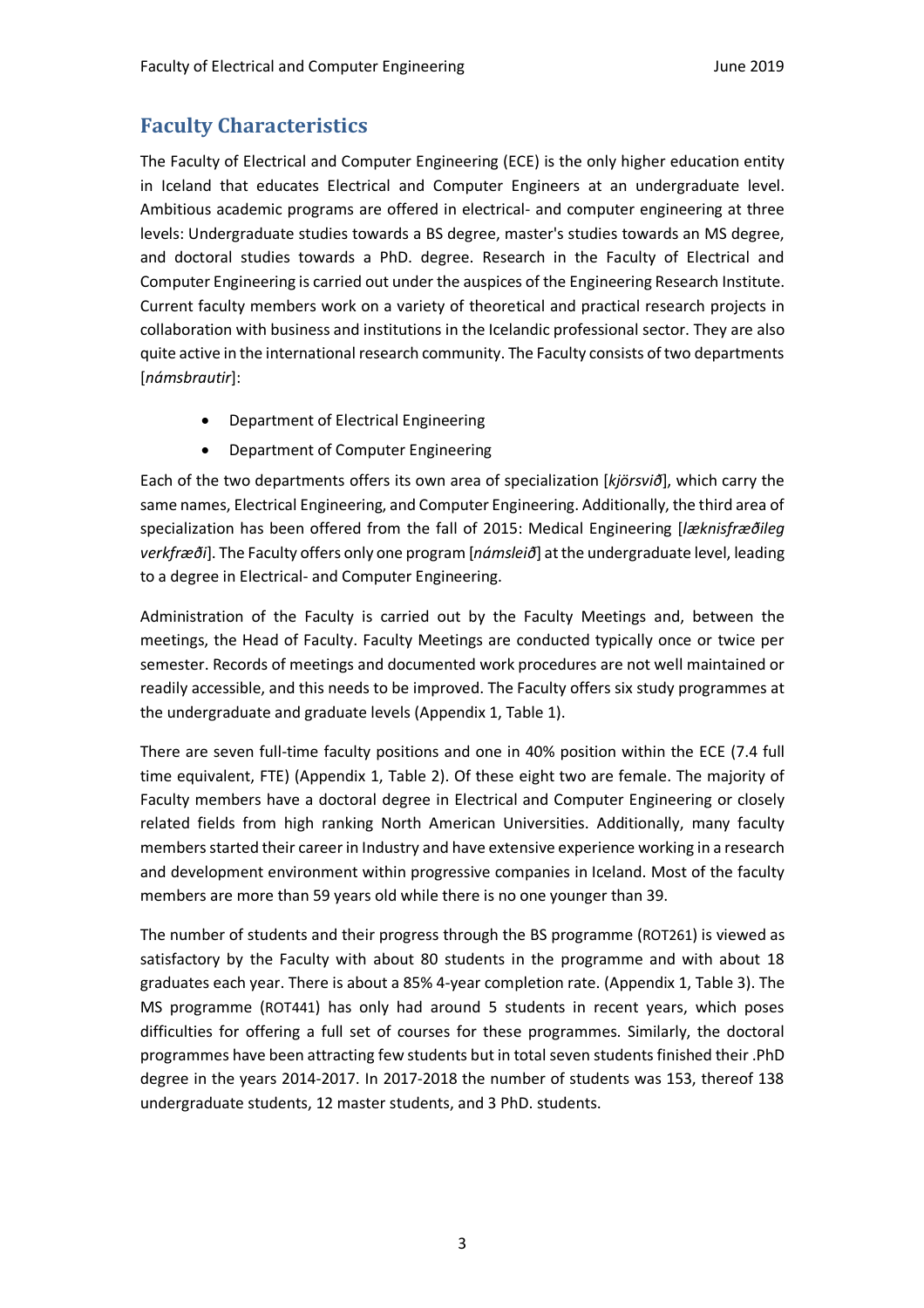# **Summary and Main Conclusions for the Faculty**

## Lessons learned from QEF1

The QEF1 Review resulted in a table of 45 items for improvement tasks. The responsibilities for these items were directed to faculty meetings (33 items), the faculty head (9 items), and to others (3 items). Deadlines for implementing the improvements were set for the beginning of the fall semester following the self-review, September 2015, (8 items), the end of the year (36 items) and in one case an other date. By 2018, two-thirds of the items were finished (8) or in progress (22), but little or no progress had yet been made on one-third (15).

The improvements that were readily finished soon after the review were primarily related to tasks that an individual teacher could implement in a course, such as strengthening programming instruction in a specific class, or improvements that were simultenously taking place at a university level, such as equality issues. Several of these improvements have been confirmed by numerous observations. Teaching surveys show a high level of satisfaction among first-year students entering the department, female attendance has increased from typically 5- 10% to 40-50% in the time period from the QEF1 evaluation, MS enrollment has been increasing, half of the academic staff of the department have signed up for formal courses on university teaching, and half of those have already completed their studies in the area.

Improvement tasks that have had little or no progress are typically those that are related to functions outside the department, such as means for student funding, counceling, housing and facilities. Furthermore, tasks that have required extensive collaboration at the department level, such as coordinating coursework and grading, or setting department policies, tend to be left out in the implementation.

The largest number of improvement tasks was, and still is, in progress at various stages. This is to be expected, as many of these are long-term issues that inherently will be ongoing for a foreseeable future.

## Teaching and Learning

The ECE faculty regularly reviews its study programs with the aim of increasing its quality. This has resulted in a number of changes in recent years, e.g., 1) we have reorganized courses into Lecture parts and Laboratory/Computer Experiment part to even out the workload across courses, 2) We have founded Medical Engineering specialization. 3) We have founded sixthssemester, including courses in deep learning, medical engineering, and robotics and computer vision. Those courses involve relatively large course projects. 4) We have recently revised our MS program with the aim to have a stable and transparent course offering.

The ECE faculty scrutinizes the annual surveys of BS, MS, and PhD students. The results are discussed both within the Faculty and with students and dealt with accordingly.

The ECE faculty have set learning outcomes for all its courses and for its degree programs. The ECE faculty has identified that the MS program is a relative weakness and has already set plans in motion. This includes 1) making course offering more stable. 2) Establish an MS program in Remote Sensing that would be run jointly with the Faculty of Earth Sciences. 3)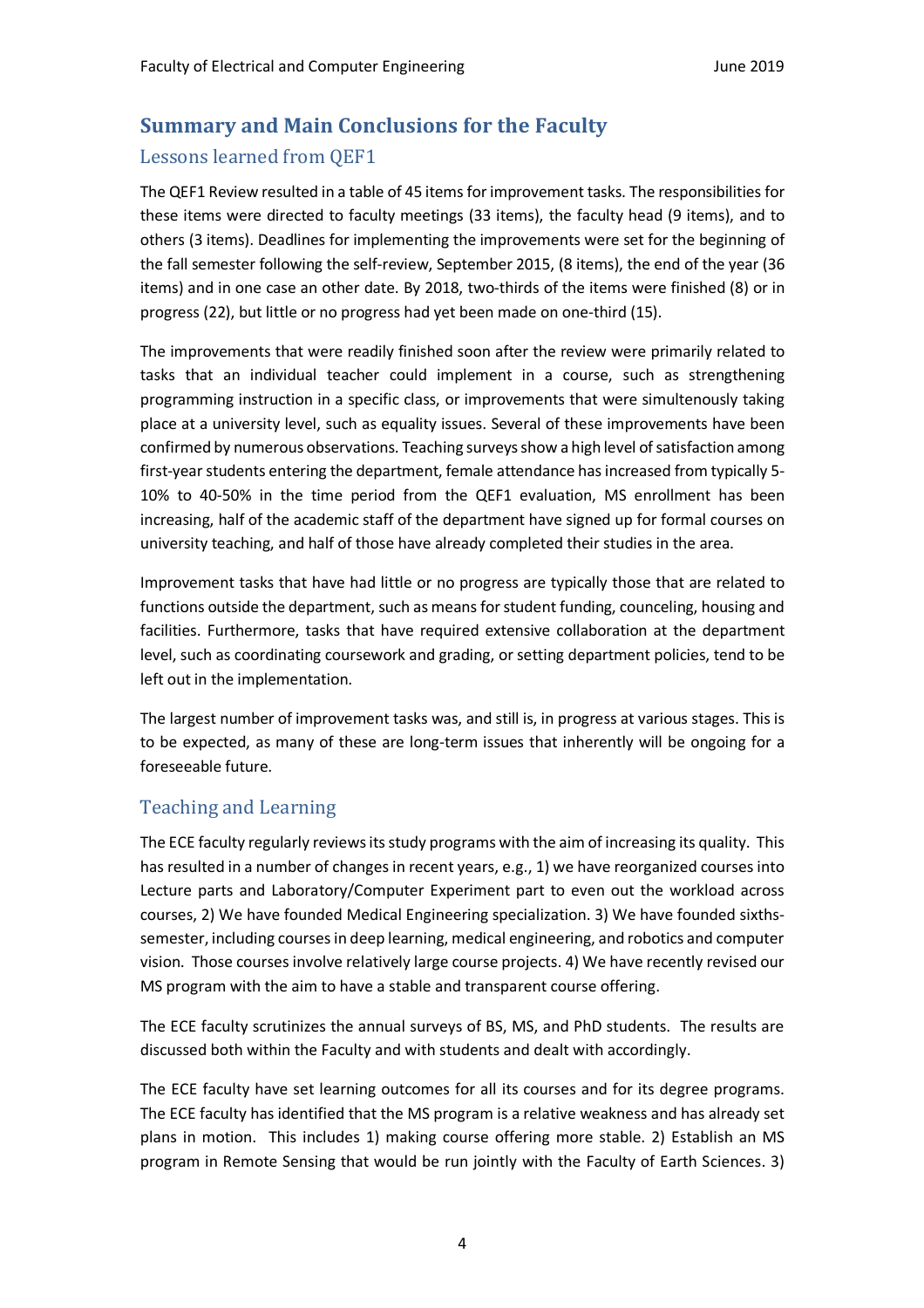Strengthen the renewable energy program. 4) Actively seek out collaboration with the industry with the aim of defining MS projects.

The ECE faculty aims to work with SENS in hiring a new ECE faculty in crucial areas such as electrical power.

## Management of Research

The ECE Faculty has not set a formal research strategy. The research strategy and research emphasis areas have been set by individual faculty members who have maintained vigorous research programs and groups, collaborated with researchers both internationally and nationally, actively sought out research grants, and published actively in peer-reviewed ISIindexed journals and high impact conferences. This activity has resulted in a strong PhD program that the ECE Faculty will actively maintain and strengthen.

The ECE Faculty recognizes that a formal research strategy is desirable and is working on putting it together.

## Follow-up Processes

The Action plans have a "How" column that describes how the faculty intends to follow up the Action Plan. The self-review team along with the rest of the ECE Faculty will meet after the meetings with the Quality Committee to address their concerns.

The implementation of the Action Plan will be a standing item on meetings of the Faculty Board and similarly Faculty Head will report on the progress regularly to the School Board. Faculty Head reports formally to the School Dean on the status of the implementation and plans for next year together with other relevant QA matters no later than 1 December and this will be followed up in the School Board. The School Dean will subsequently make use of this report in a status report for all Faculties in the School, which will be submitted to the Quality Committee no later than 15 January. The Quality Committee writes a short report to the Rector no later than 1 February, which will subsequently be discussed in a meeting between the Chair of the Quality Committee, the Director of Quality Management and Rector, Vice-Rectors. Deans of Schools and the Managing Director of the Central Administration.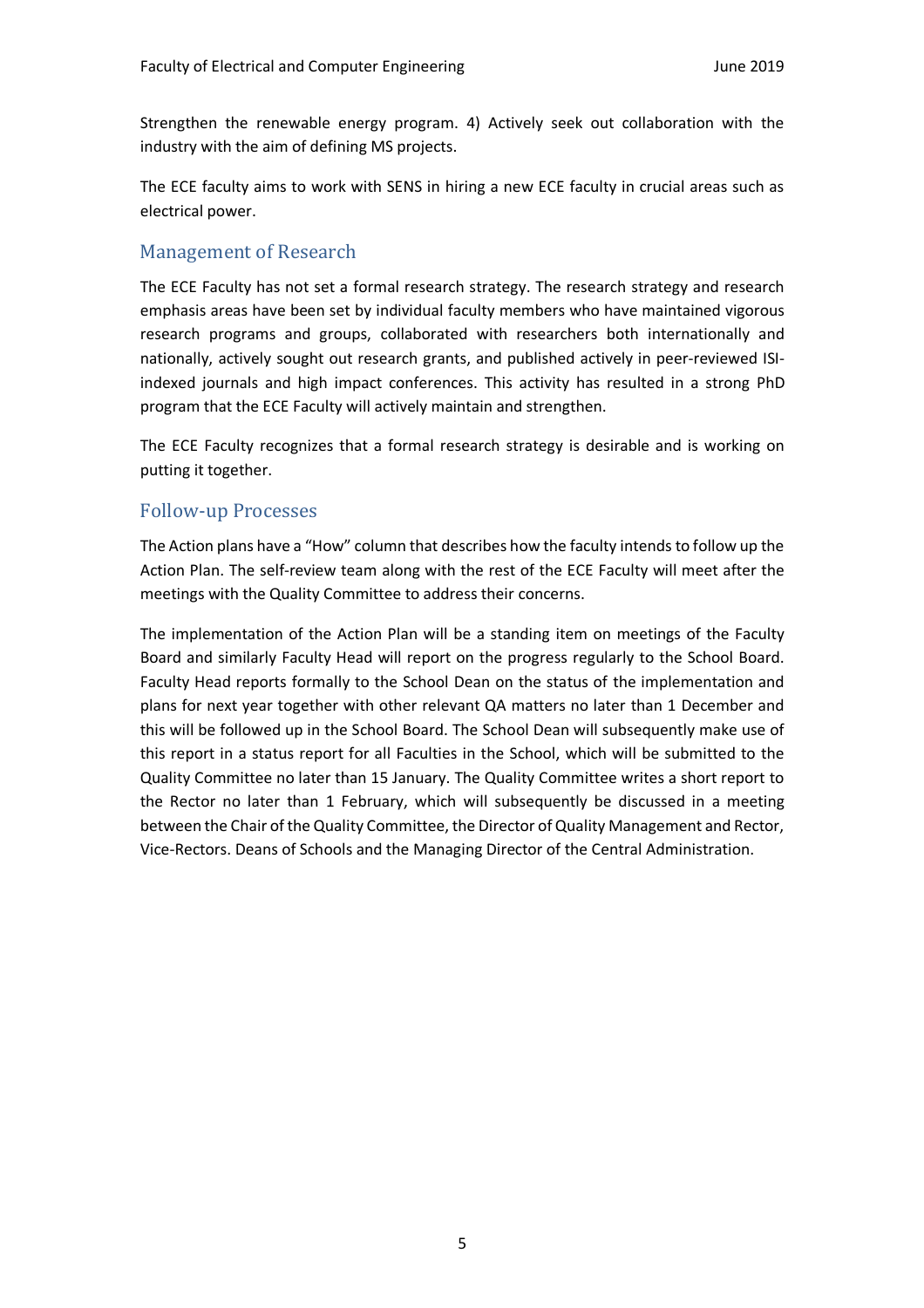## **Appendix 1. Key Figures.**

| <b>Name of Study Programme</b>                | Cycle <sup>1</sup> | <b>Degree</b> | <b>Credits (ECTS)</b> |
|-----------------------------------------------|--------------------|---------------|-----------------------|
| ROT261 Electrical and Computer<br>Engineering | 1.2                | BS            | 180                   |
| TÆK261 Engineering Technology                 | 1.2                | BS            | 210                   |
| ROT441 Electrical and Computer<br>Engineering | 2.2                | MS            | 120                   |
| TÖV561 Computer Engineering                   | 3                  | PhD           | 210                   |
| ROT561 Electrical and Computer<br>Engineering | 3                  | PhD           | 210                   |
| RAF562 Electrical Engineering                 | 3                  | PhD           | 210                   |

#### **Table 1. Overview of present Study Programmes within the Faculty**

<sup>1</sup> See National Qualification Framework for Higher Education No. 530/2011.

#### **Table 2. Faculty members as of 1 September 2018 and sessional teachers 2017, number (No.) and full time-equivalent (FTE).**

|                             | Male          |            | Female |      | Total |      |
|-----------------------------|---------------|------------|--------|------|-------|------|
|                             | No.           | <b>FTE</b> | No.    | FTE. | No.   | FTE. |
| Professors                  | 3             | 3.00       | 1      | 1.00 | 4     | 4.00 |
| <b>Associate Professors</b> | $\mathcal{P}$ | 2.00       | 1      | 1.00 | 3     | 3.00 |
| <b>Assistant Professors</b> | 1             | 0.40       | 0      | 0.00 | 1     | 0.40 |
| <b>Adjunct Lecturers</b>    | 0             | 0.00       | 0      | 0.00 | 0     | 0.00 |
| Total                       | 6             | 5.40       | 2      | 2.00 | 8     | 7.40 |
| Sessional teachers          | 11            | 2.34       | 1      | 0.30 | 12    | 2.64 |

#### **Table 3. Total number of students, number of entrants, retention rate for first year, and completion rate (4-year mean).**

| Programme     | No. of students |                        |                           | No. of<br>entrants <sup>31</sup> | Retention<br>rate        | No. of<br>graduates | Completion<br>rate $4$ |
|---------------|-----------------|------------------------|---------------------------|----------------------------------|--------------------------|---------------------|------------------------|
|               | Total no.       | Full time <sup>1</sup> | Part<br>time <sup>2</sup> |                                  |                          |                     |                        |
| ROT261        | 82              | 51                     | 23                        | 26                               | 67                       | 18                  | 85                     |
| <b>ROT441</b> | 5               | 1.3                    | 0.5                       | 0.5                              | $\overline{\phantom{a}}$ | 0.3                 | 100                    |
| <b>TÖV561</b> | 0               | 0                      | -                         | 0                                |                          | 0.3                 | 100                    |
| <b>ROT561</b> | 1.3             | 1                      | -                         | 0.3                              | $\overline{\phantom{a}}$ | 1.5                 | 100                    |
| <b>RAF562</b> | 0.8             | 0                      |                           | 0                                |                          | 0                   |                        |

 $1 > 22.5$  ECTS completed. For PhD students  $> 1$  ECTS completed.

<sup>2</sup> 1-22 ECTS completed.

<sup>3</sup> For all programmes except PhD, no. of students completing at least one examination in first term.

<sup>4</sup> 2-year rate for diploma, 4-year rate for BA/BS, 3-year rate for MA/MS, 5-year rate for PhD.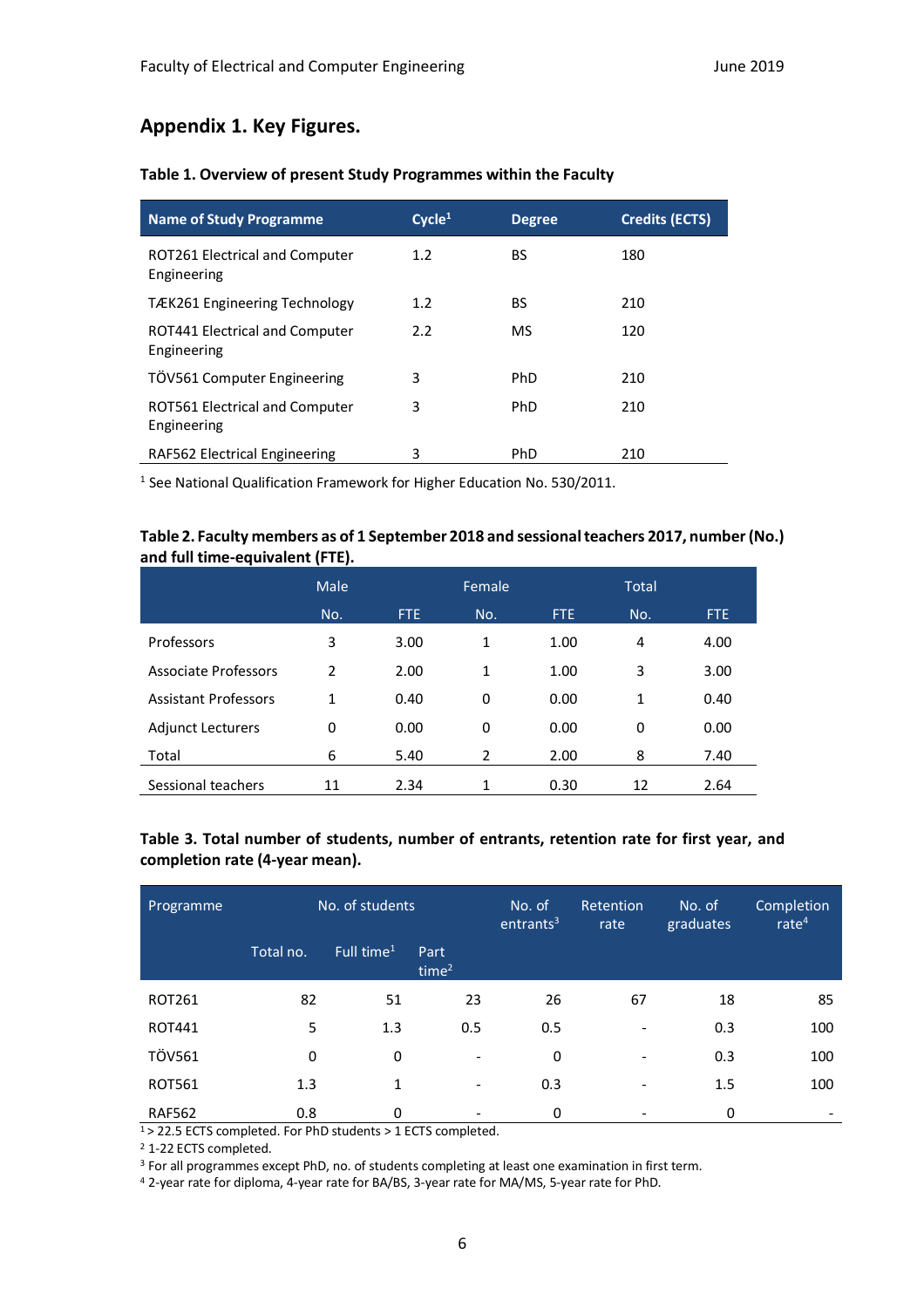**Table 4. Research output of Faculty members, based on the Evaluation System for the Public Universities in Iceland, expressed by mean total research points (A) and mean research points from peer-reviewed publications only (B) per FTE.**

|            | 2014 |      | 2015           |      | 2016         |      | 2017         |       |      | Mean |
|------------|------|------|----------------|------|--------------|------|--------------|-------|------|------|
|            | A    | B    | $\mathsf{A}$   | B.   | $\mathsf{A}$ | B.   | $\mathsf{A}$ | B.    | A    | B    |
| Faculty    | 72.3 | 60.5 | 50.8           | 42.8 | 32.4         | 28.5 | 48.1         | -39.9 | 50.9 | 42.9 |
| School     | 41.8 | 31.6 | 43.4           | 32.4 | 39.0         | 29.7 | 39.1         | 27.5  | 40.8 | 30.3 |
| University | 31.7 |      | 24.1 37.8 24.7 |      | 37.1         | 25.1 | 34.8         | 22.8  | 35.4 | 24.2 |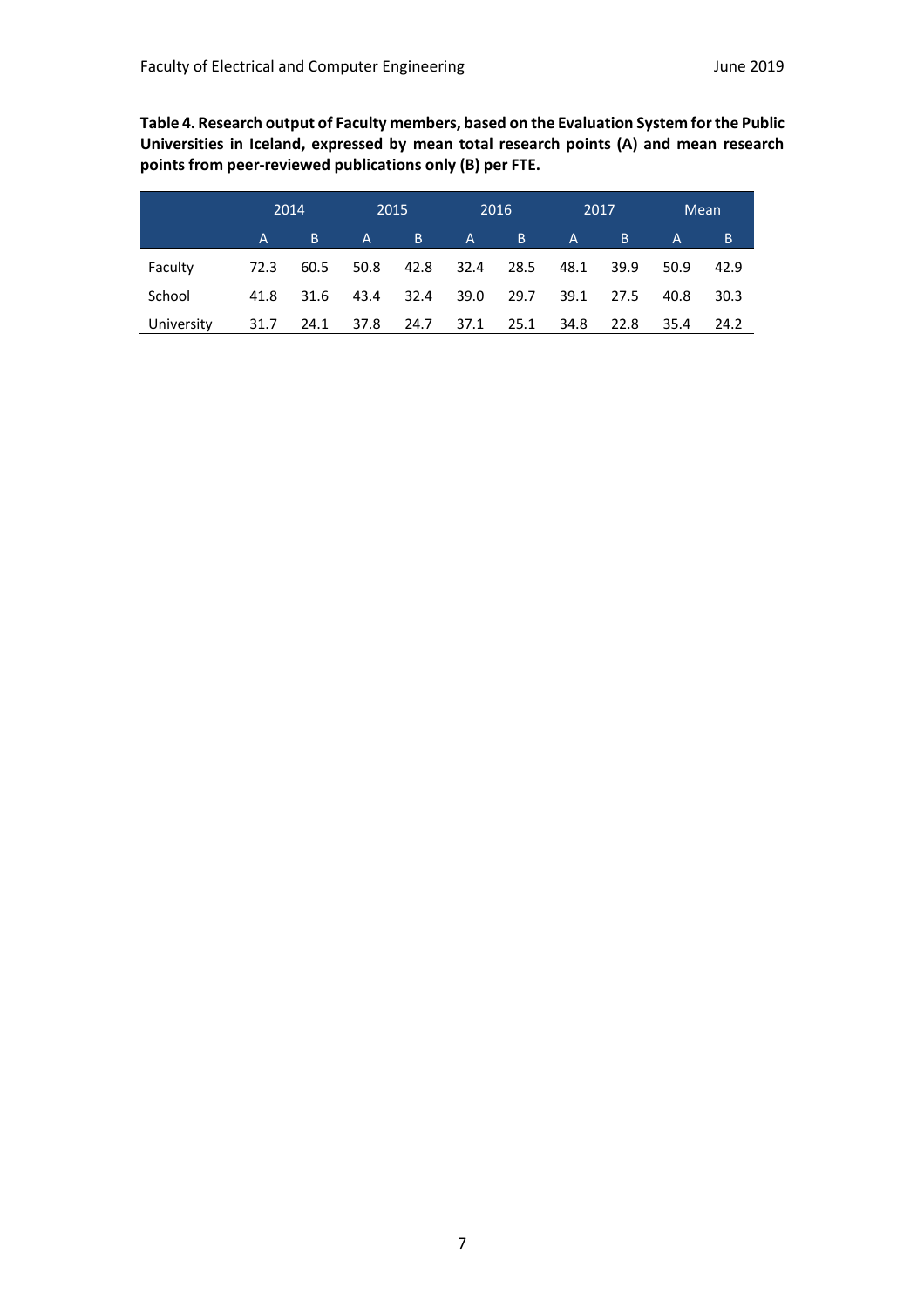# **Appendix 2. Action Plan for Teaching and Learning and Management of Research in QEF2**

| <b>Actions</b> | <b>How</b> | Deadlines Responsible |
|----------------|------------|-----------------------|
|                |            | <b>party</b>          |

#### **1. FACULTY LEVEL**

| Ch. 1.2      | <b>Faculty Characteristics</b>                                                                                  |                                                                                                                                      |                                  |                          |
|--------------|-----------------------------------------------------------------------------------------------------------------|--------------------------------------------------------------------------------------------------------------------------------------|----------------------------------|--------------------------|
| 1            | Hire a Professor in<br><b>Electrical Power</b>                                                                  | Make a formal<br>request to the Dean<br>of SENS to hire the<br>Professor                                                             | End of the<br>year 2019          | The Faculty Chair        |
| 2            | Hire a Professor in<br><b>Medical Engineering</b>                                                               | Make a formal<br>request to the Dean<br>of SENS to hire the<br>Professor                                                             | End of the<br>year 2020          | The Faculty Chair        |
| 3            | Hire a Professor in<br><b>Electronic Circuits</b>                                                               | Make a formal<br>request to the Dean<br>of SENS to hire the<br>Professor                                                             | End of the<br>year 2021          | The Faculty Chair        |
| Ch. 1.3      | <b>Academic Vision</b>                                                                                          |                                                                                                                                      |                                  |                          |
| $\mathbf{1}$ | Define a research and<br>teaching strategy                                                                      | Use known methods<br>to map out strategies<br>such as VMOSA and<br>seek to define and<br>integrate research<br>and teaching strategy | End of 2019                      | The ECE Faculty          |
| 2            | Encourage grant-seeking                                                                                         | Make the facility<br>accessible for<br>cooperation. ECE<br>faculty supports and<br>informs about all<br>types of grants.             | Ongoing                          | The ECE Faculty          |
| Ch. 1.4      | <b>Student Support</b>                                                                                          |                                                                                                                                      |                                  |                          |
| 1            | Organize a meeting for<br>the 2 <sup>nd</sup> year students<br>regarding third-year<br>elective courses         | Contact students and<br>set up a meeting                                                                                             | <b>Fall 2019</b>                 | <b>ECE Faculty Chair</b> |
| z            | Organize a meeting for<br>the third-year students<br>introducing them to the<br>MS program                      | Contact students and<br>set up a meeting                                                                                             | Mid to late<br><b>March 2019</b> | <b>ECE Faculty Chair</b> |
| 3            | Closer cooperation<br>between the ECE Faculty<br>and the ECE student<br>branch (VIR) and IEEE<br>student branch | Organize a meeting<br>between the ECE<br>faculty and the<br>student<br>representative                                                | Spring 2019                      | <b>ECE Faculty Chair</b> |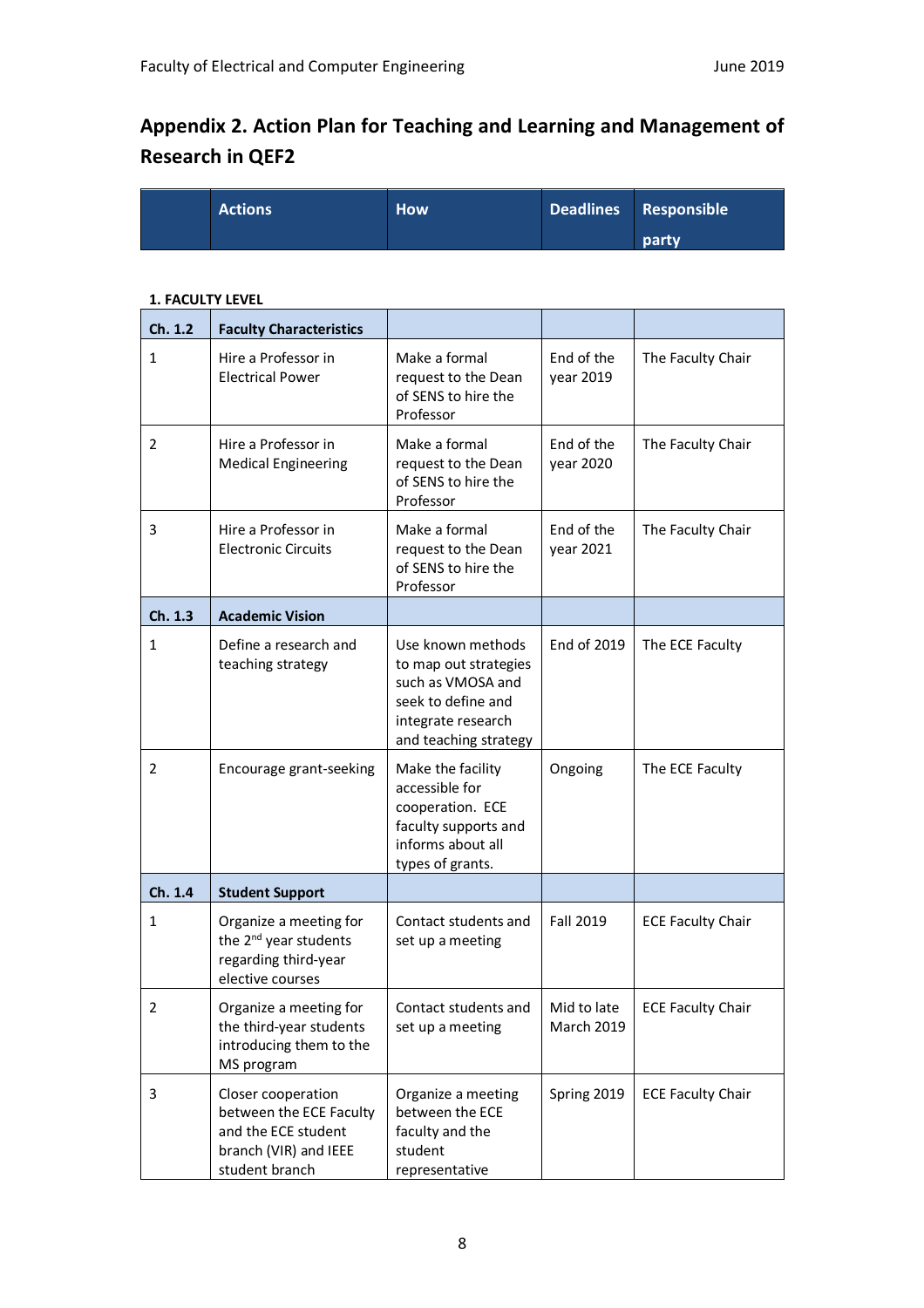#### **2. DEFPARTMENTS AND STUDY PROGRAMMES**

#### **2.1 ROT261 Electrical and Computer Engineering (BS 180**

**ECTS)**

| Ch.<br>2.1.1   | <b>Students</b>                                                                                                         |                                                                                            |                  |                          |
|----------------|-------------------------------------------------------------------------------------------------------------------------|--------------------------------------------------------------------------------------------|------------------|--------------------------|
| $\mathbf{1}$   | Support student courses<br>(Arduino, Python /<br>Matlab / R, circuit<br>building)                                       | Organize courses<br>with the students'<br>branches                                         | <b>Fall 2019</b> | <b>ECE Faculty</b>       |
| $\overline{2}$ | Review carefully results<br>from course evaluations                                                                     | <b>ECE Faculty meetings</b><br>when course<br>evaluation results are<br>announced          | Ongoing          | <b>ECE Faculty</b>       |
| Ch.<br>2.1.2   | <b>Teaching and Learning</b>                                                                                            |                                                                                            |                  |                          |
| $\mathbf{1}$   | Review learning<br>outcomes and<br>coordinate courses                                                                   | <b>Faculty Meeting</b>                                                                     | <b>Fall 2019</b> | <b>ECE Faculty</b>       |
| $\mathcal{P}$  | Increase the amount of<br>laboratory exercises                                                                          | Have a Faculty<br>meeting and identify<br>where we can<br>increase laboratory<br>exercises | <b>Fall 2019</b> | <b>ECE Faculty</b>       |
| Ch.<br>2.1.3   | Coordination between teaching and research                                                                              |                                                                                            |                  |                          |
| $\mathbf{1}$   | The ECE faculty<br>encourages use of<br>Research students as TAs<br>in undergraduate<br>courses.                        |                                                                                            |                  | <b>ECE Faculty Chair</b> |
| 2              | Graduate students at the<br><b>ECE Faculty give talks</b><br>about their research<br>aimed at undergraduate<br>students |                                                                                            |                  | <b>ECE Faculty Chair</b> |
| 3              | Make the research<br>conducted by the ECE<br>Faculty more visible                                                       |                                                                                            |                  | <b>ECE Faculty Chair</b> |

#### **2.2 ROT441 Electrical and Computer Engineering (MS 120**

**ECTS)**

| Ch.<br>2.2.1 | <b>Students</b>                |                                        |                  |                    |
|--------------|--------------------------------|----------------------------------------|------------------|--------------------|
|              | Increase number of<br>students | Increase course<br>offering, introduce | <b>Fall 2019</b> | <b>ECE Faculty</b> |